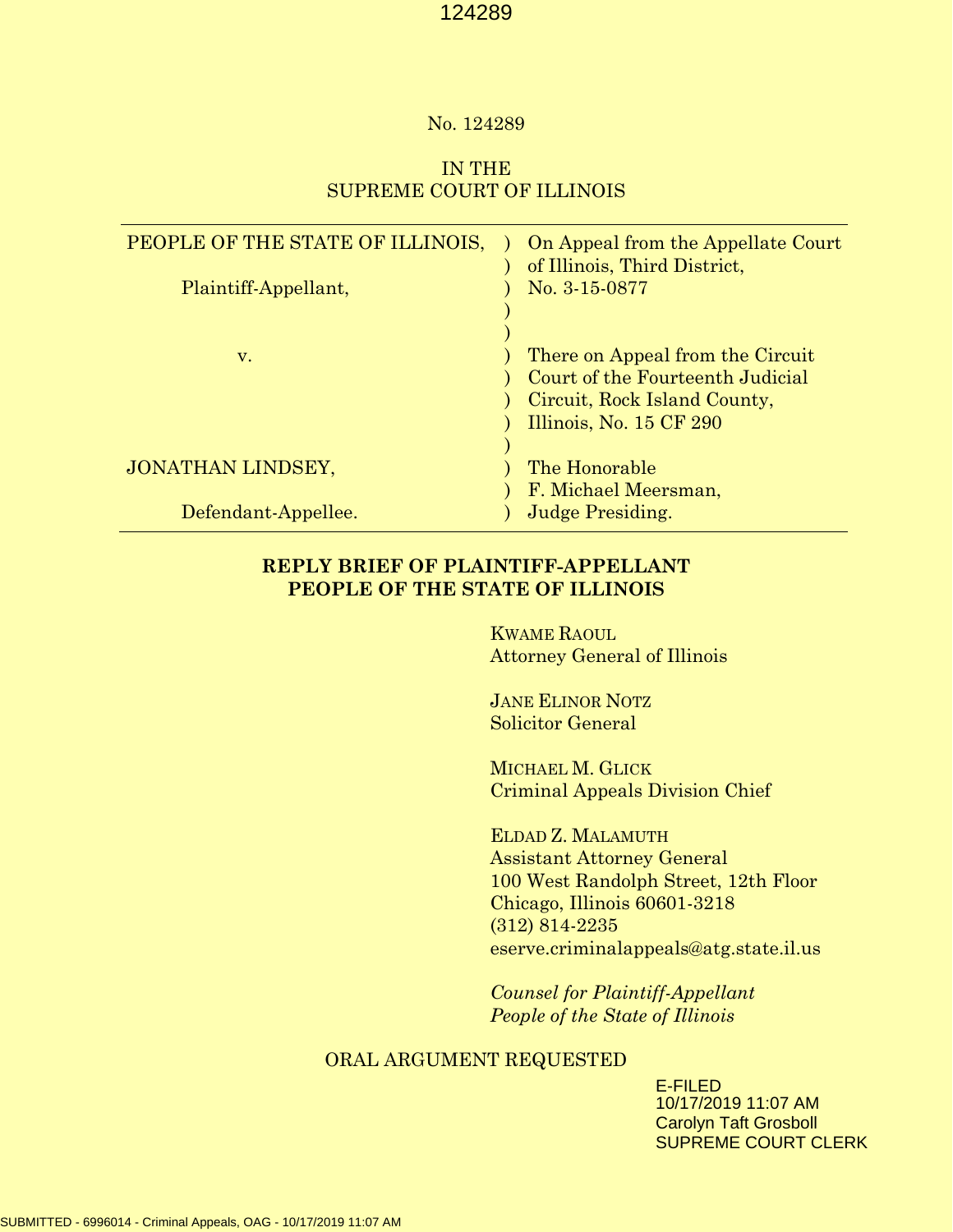# **POINTS AND AUTHORITIES**

| Use of a Trained Drug-Detection Dog in a Motel<br>I.<br>Common Area Does Not Violate Any Reasonable |  |
|-----------------------------------------------------------------------------------------------------|--|
|                                                                                                     |  |
|                                                                                                     |  |
|                                                                                                     |  |
|                                                                                                     |  |
|                                                                                                     |  |
|                                                                                                     |  |
|                                                                                                     |  |
|                                                                                                     |  |
|                                                                                                     |  |
|                                                                                                     |  |
|                                                                                                     |  |
|                                                                                                     |  |
|                                                                                                     |  |
| United States v. Lewis, No. 15 CR 10,                                                               |  |
|                                                                                                     |  |
|                                                                                                     |  |
|                                                                                                     |  |
|                                                                                                     |  |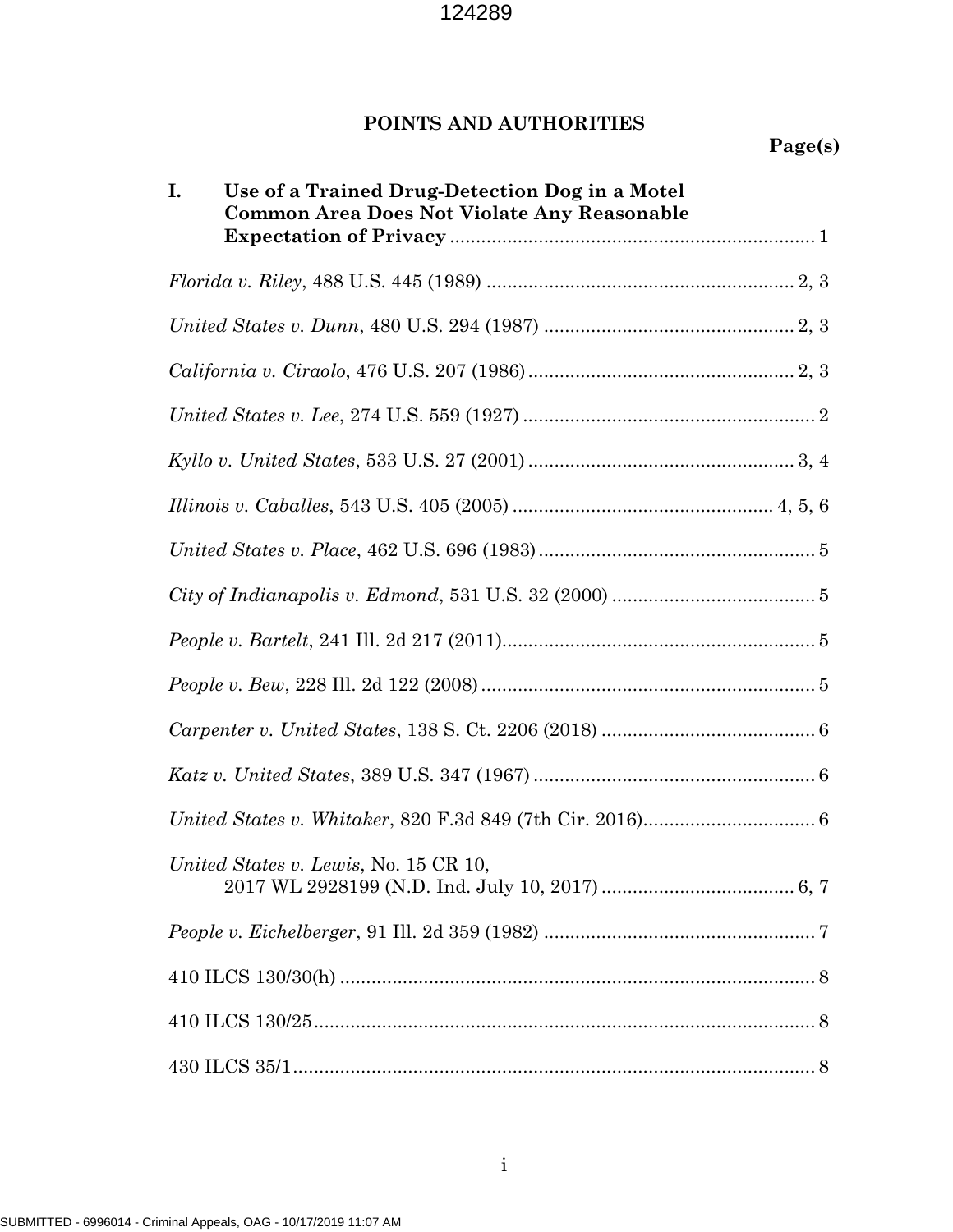| <b>Jardines Does Not Apply Because the Dog Sniff Did</b><br>П.<br>Not Occur in Defendant's Home or Its Curtilage  10 |  |  |  |
|----------------------------------------------------------------------------------------------------------------------|--|--|--|
|                                                                                                                      |  |  |  |
|                                                                                                                      |  |  |  |
| United States v. Lewis, No. 15 CR 10,                                                                                |  |  |  |
|                                                                                                                      |  |  |  |
| Sanders v. Commonwealth, 772 S.E.2d 15 (Va. Ct. App. 2015) 10                                                        |  |  |  |
|                                                                                                                      |  |  |  |
|                                                                                                                      |  |  |  |
|                                                                                                                      |  |  |  |
| <b>Exclusion Is Inappropriate Because the Officers'</b><br>III.<br>Conduct Conformed to This Court's Precedent 14    |  |  |  |
|                                                                                                                      |  |  |  |
|                                                                                                                      |  |  |  |
|                                                                                                                      |  |  |  |
|                                                                                                                      |  |  |  |
|                                                                                                                      |  |  |  |
|                                                                                                                      |  |  |  |
|                                                                                                                      |  |  |  |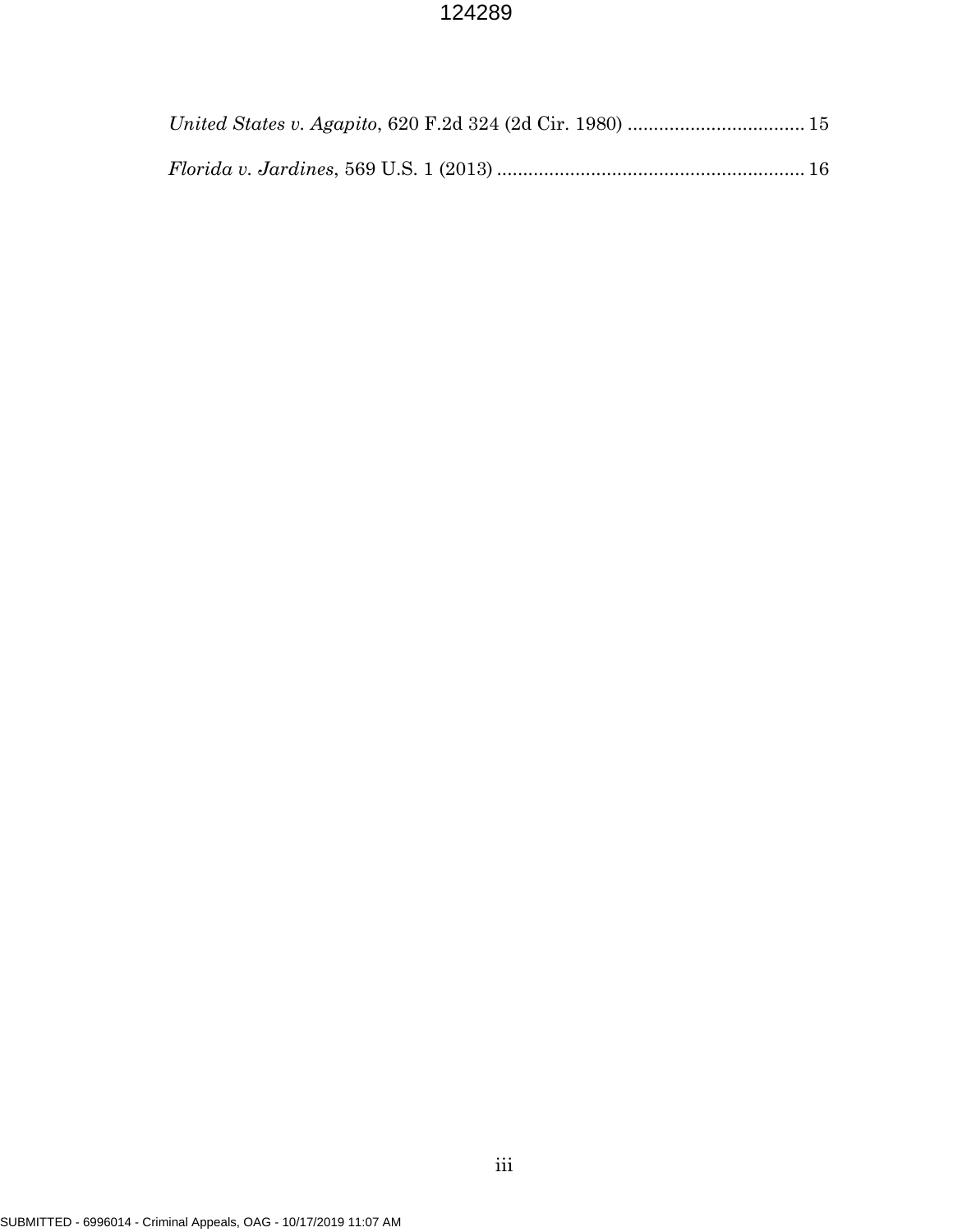#### **ARGUMENT**

The appellate court held that officers violated defendant's reasonable expectation of privacy, and thus the Fourth Amendment, when they employed a trained drug-detection dog to sniff the hallway outside his motel room. But the People's opening brief demonstrated that this Court should not depart from its longstanding precedent establishing that defendant had no reasonable expectation of privacy in the motel common area from which the officers conducted the dog sniff. Peo. Br.  $7-10<sup>1</sup>$  $7-10<sup>1</sup>$  $7-10<sup>1</sup>$  Further, the dog sniff was not a search under the Fourth Amendment's property-based test because defendant had no possessory interest in the motel hallway. *Id.* at 10-14. Finally, the opening brief showed that because the officers' conduct conformed to this Court's precedent, it was inappropriate to suppress the reliable, trustworthy evidence of defendant's heroin dealing. Defendant's counter-arguments do not alter those legal conclusions.

## **I. Use of a Trained Drug-Detection Dog in a Motel Common Area Does Not Violate Any Reasonable Expectation of Privacy.**

Defendant concedes that he had no reasonable expectation of privacy in the hallway outside his motel room, arguing, instead, that the dog sniff "implicated [his] rights *inside* of his room." Def. Br. 18 (emphasis in original). In his view, police violate Fourth Amendment privacy rights, no matter where they stand, when they use anything other than their unenhanced

<span id="page-4-0"></span> $1$  "Peo. Br. " and "Def. Br. " refer to the People's opening brief and defendant's responsive brief, respectively.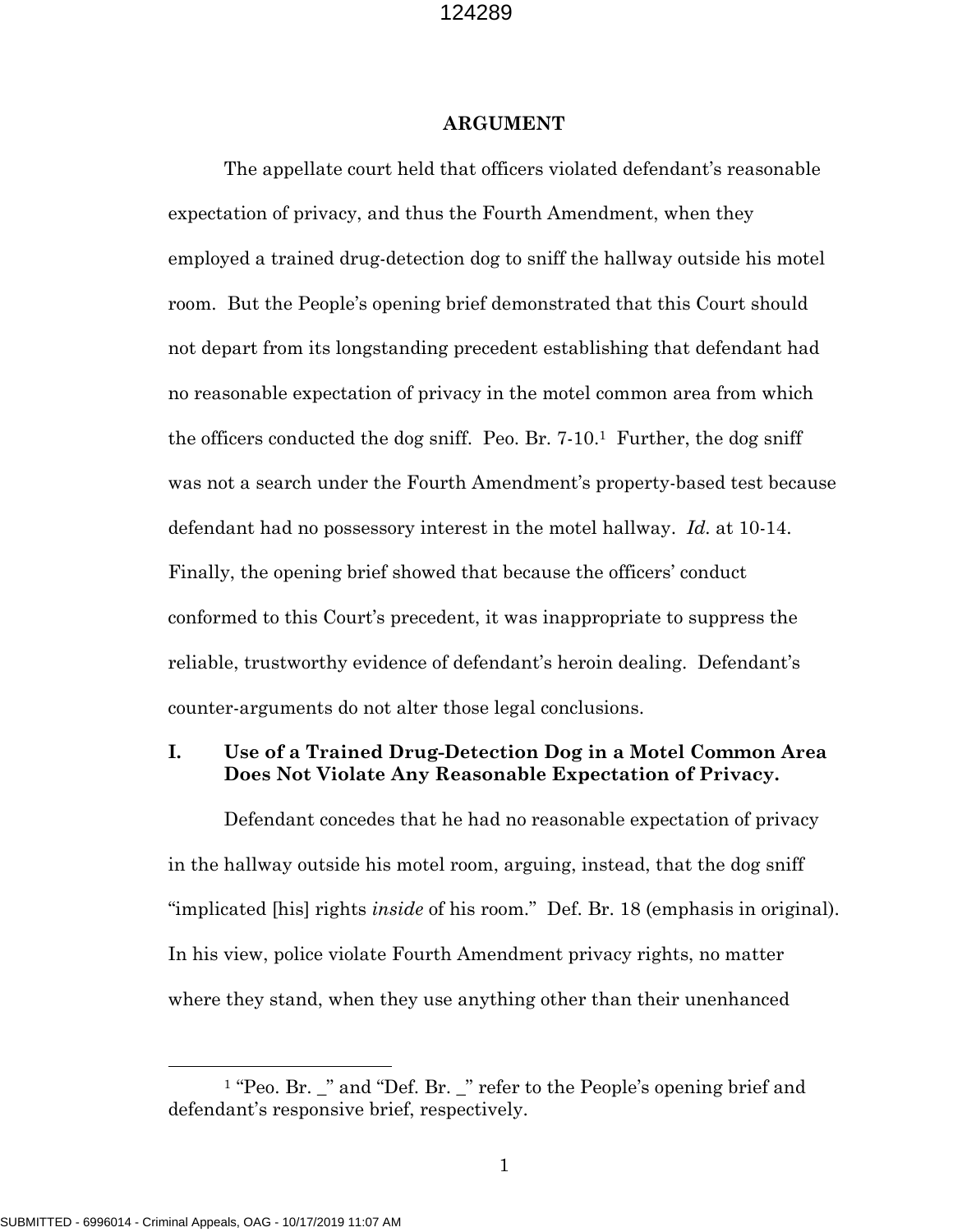senses to obtain information about the inside of a motel room. *Id.* at 13-20. Under defendant's view, even from a public sidewalk, officers may not use binoculars, a flashlight, or, presumably, the zoom lens on a smartphone camera to obtain any information whatsoever about the inside of a motel room.

Defendant's theory is contradicted by precedent. The People's opening brief cited decades of United States Supreme Court precedent that makes clear that not all uses of sense-enhancing devices constitute Fourth Amendment searches. *See* Peo. Br. 9 (citing *Florida v. Riley*, 488 U.S. 445, 448-52 (1989); *United States v. Dunn*, 480 U.S. 294, 303-04 (1987); *California v. Ciraolo*, 476 U.S. 207, 213 (1986); *United States v. Lee*, 274 U.S. 559, 563 (1927)).

Defendant responds that none of these cases involved dwellings. Def. Br. 26. But, in fact, the cited precedent included cases in which government agents used sense-enhancing devices to observe the curtilage of dwellings. In *Riley*, an officer used a helicopter to conduct surveillance of a greenhouse that "was within the curtilage of [defendant's] home" and that he "no doubt intended and expected . . . would not be open to public inspection." 488 U.S. at 450 (plurality). In finding no Fourth Amendment violation, the Court explained that a "home and its curtilage are not necessarily protected from inspection that involves no physical invasion." *Id.* at 449. *Riley* also emphasized that "no intimate details connected with the use of the home or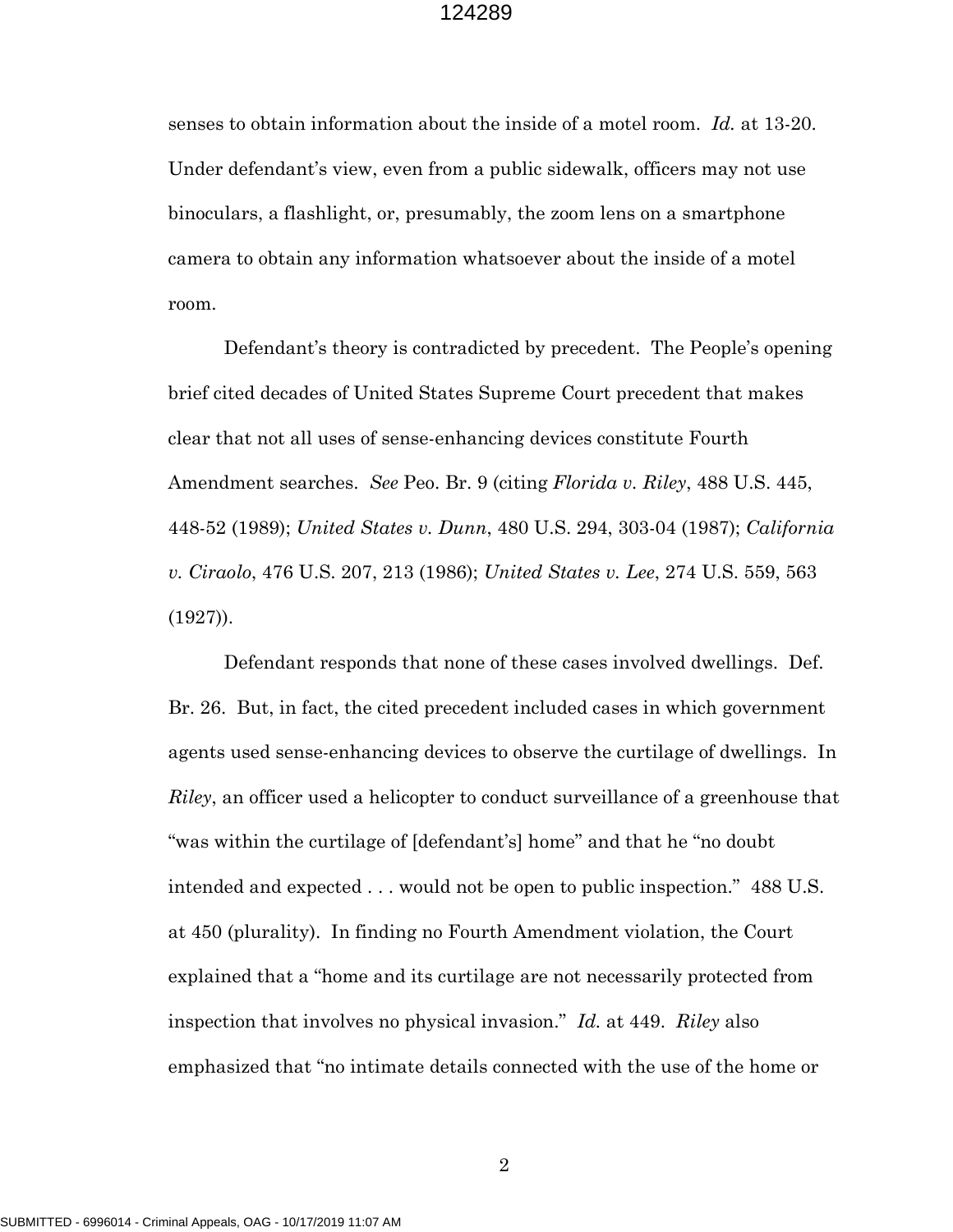curtilage were observed, and there was no undue noise, and no wind, dust, or threat of injury." *Id.* at 452; *see also Kyllo v. United States*, 533 U.S. 27, 33 (2001) (sense-enhancing thermal imaging device and aerial photography are examined under same analysis).

*Ciraolo* also involved the curtilage of a home: land immediately adjacent to the defendant's house behind both a six-foot outer fence and a ten-foot inner fence. 476 U.S. at 209-13. The defendant had taken the "normal precautions to maintain his privacy" in this area, "to which extend[ed] the intimate activity associated with the sanctity of a [person's] home and the privacies of life." *Id.* at 212 (internal quotation marks omitted). Nevertheless, the Court explained that "Fourth Amendment protection of the home has never been extended to require law enforcement officers to shield their eyes when passing by a home on public thoroughfares," and, further, that "the mere fact that an individual has taken measures to restrict some views of his activities" does not "preclude an officer's observations from a public vantage where he was a right to be." *Id.* at 213. Thus, no Fourth Amendment violation occurred when an officer secured a private plane, flew 1,000 feet over the defendant's house, and photographed the curtilage with a 35mm camera. *Id.* at 209, 215; *see also Dunn*, 480 U.S. at 305 (even if barn was protected by Fourth Amendment, officers did not conduct search by shining flashlights into it to identify marijuana plants). This precedent clearly establishes that not all uses of sense-enhancing devices to gather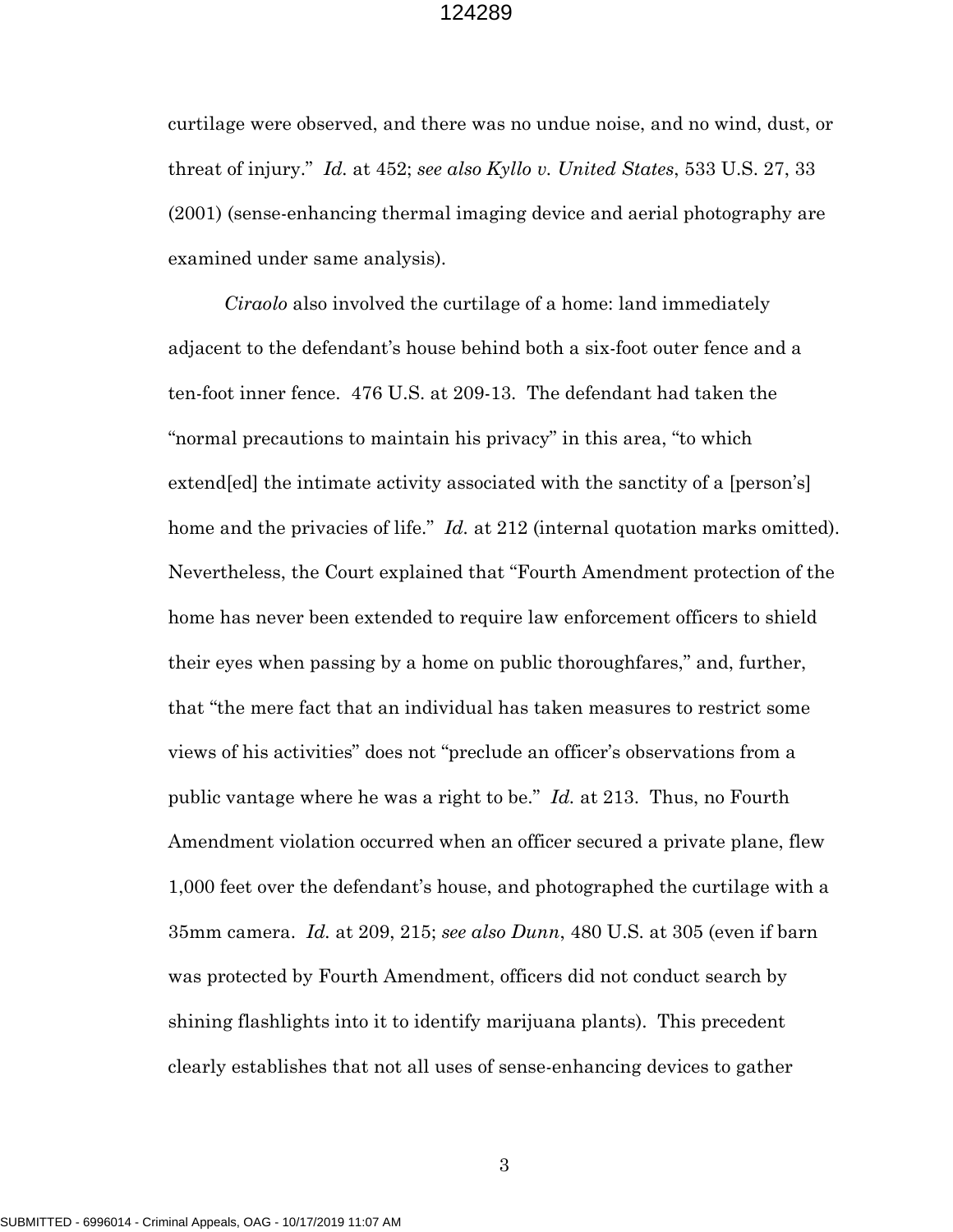information about a dwelling and its curtilage violate the Fourth Amendment.

Defendant's second proposition, that all details inside a home are intimate and therefore protected, is also incorrect. *See* Def. Br. 14. The United States Supreme Court has repeatedly stated that possession of contraband enjoys no Fourth Amendment protection. "[A]ny interest in possessing contraband cannot be deemed legitimate, and thus, governmental conduct that *only* reveals the possession of contraband compromises no legitimate privacy interest." *Illinois v. Caballes*, 543 U.S. 405, 408 (2005) (emphasis in original). "This is because the expectation that certain facts will not come to the attention of the authorities is not the same as an interest in privacy that society is prepared to consider reasonable." *Id.* at 409 (internal quotation marks omitted).

In explaining what privacy interests could qualify as legitimate, *Caballes* explicitly rejected applying *Kyllo* to a dog sniff — not because of the location of the sniff (at a roadside traffic stop), but because "[c]ritical to that decision was the fact that the device was capable of detecting *lawful* activity." 543 U.S. at 409 (emphasis added). *Kyllo* held that the use of a thermalimaging device that could detect intimate activity in the home, "such as 'at what hour each night the lady of the house takes her daily sauna and bath," violated a homeowner's reasonable expectation of privacy. *Caballes*, 543 U.S. at 411 (quoting *Kyllo*, 533 U.S. at 38). But *Kyllo* did not apply to a dog sniff,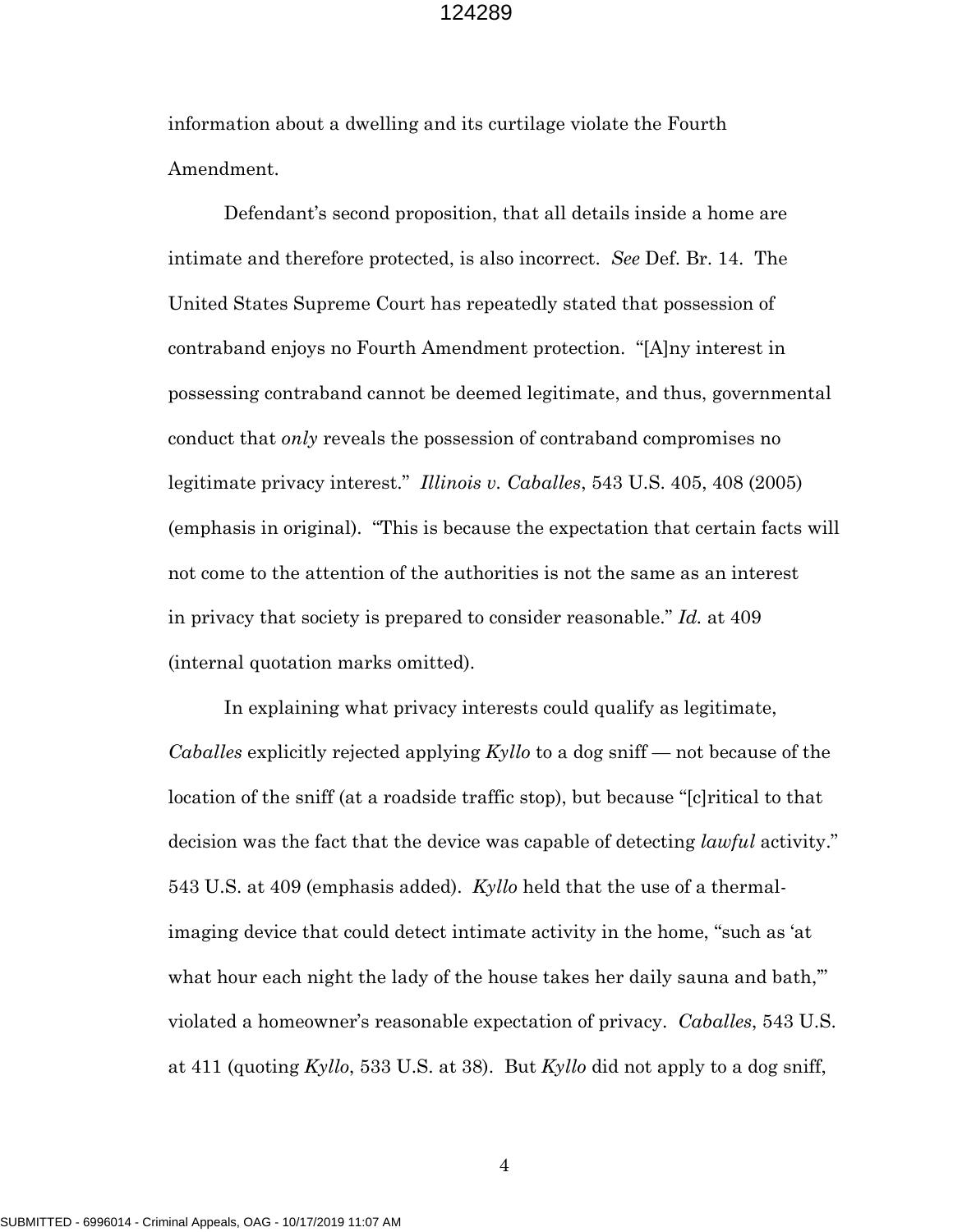which "reveals no information other than the location of a substance that no individual has any right to possess*." Id.* at 410.

Thus, the Supreme Court has explained that dog sniffs are *sui generis* because they are unobtrusive and reveal only the presence or absence of contraband. *See*, *e.g.*, *id.* at 409 ("a canine sniff by a well-trained narcoticsdetection dog [i]s *sui generis* because it discloses only the presence or absence of narcotics, a contraband item") (internal quotation marks omitted); *United States v. Place*, 462 U.S. 696, 707 (1983) ("We are aware of no other investigative procedure that is so limited both in the manner in which the information is obtained and in the content of the information revealed by the procedure."). Thus, in *City of Indianapolis v. Edmond*, 531 U.S. 32 (2000), the Court held that when officers walked a drug dog around vehicles at a checkpoint, that action was not a search. *Id.* at 40. In other words, a dog sniff does not invade legitimate privacy expectations within the meaning of the Fourth Amendment, regardless of where it occurs. This Court's decisions are in accord. *See*, *e.g.*, *People v. Bartelt*, 241 Ill. 2d 217, 226-27 (2011) ("it is undisputed that the officers had the authority to conduct an exterior dog sniff of defendant's truck during the traffic stop and that the dog sniff itself was not a search subject to the fourth amendment"); *People v. Bew*, 228 Ill. 2d 122, 130 (2008) ("a dog sniff is *sui generis*, as it discloses only the presence or absence of contraband").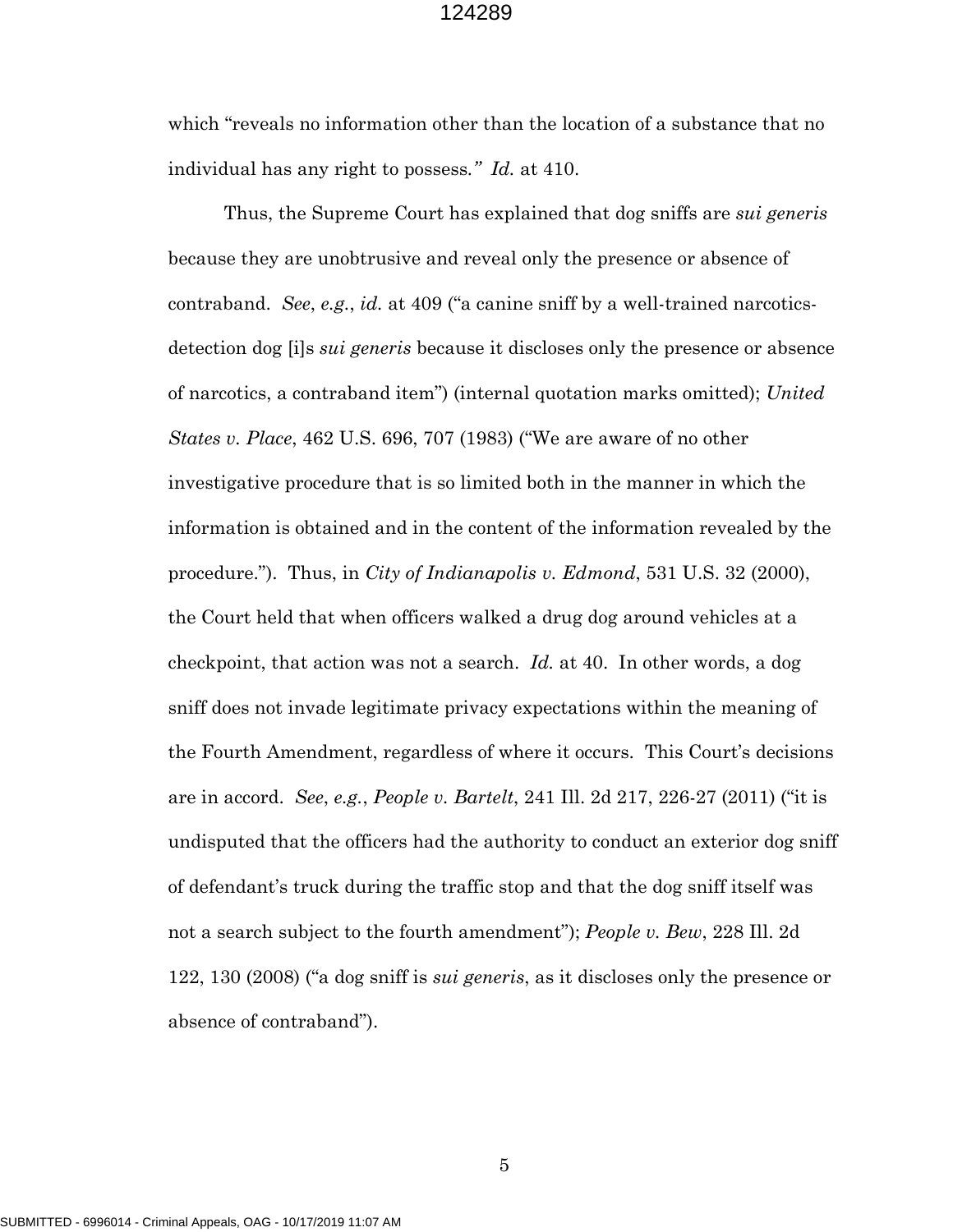For this reason, it is irrelevant that defendant's illegal activity occurred in a motel room. Possession of contraband implicates no legitimate privacy interest, no matter the location. Indeed, in *Caballes*, the dog sniffed not only the car during the traffic stop, but also the people inside the car. *See id.* at 406 (dog walked around entire car). Nevertheless, this Court held that no Fourth Amendment search had occurred. While homes may be first among equals when it comes to Fourth Amendment protection of property, *see* Def. Br. 12, persons are entitled to greater protection than property. *See Carpenter v. United States*, 138 S. Ct. 2206, 2213 (2018) ("'the Fourth Amendment protects people, not places'") (quoting *Katz v. United States*, 389 U.S. 347, 351 (1967)). If dog sniffs of persons do not implicate legitimate privacy interests, dog sniffs of property do not either.

Decisions that find a Fourth Amendment search because a dog sniff occurred on the curtilage of a house or apartment are no help to defendant because of the different privacy expectations between residences and motels. Defendant relies on *United States v. Whitaker*, 820 F.3d 849 (7th Cir. 2016) (cited Def. Br. 15-17), where the Seventh Circuit reasoned that the hallway outside the front door of the defendant's apartment should be treated like the front porch of a house when deciding whether a dog sniff there was a Fourth Amendment search. *Id.* at 852-53. A federal district court has declined to extend *Whitaker* to a dog sniff in a motel common area materially identical to the one here. *United States v. Lewis*, No. 15 CR 10, 2017 WL 2928199, at \*6–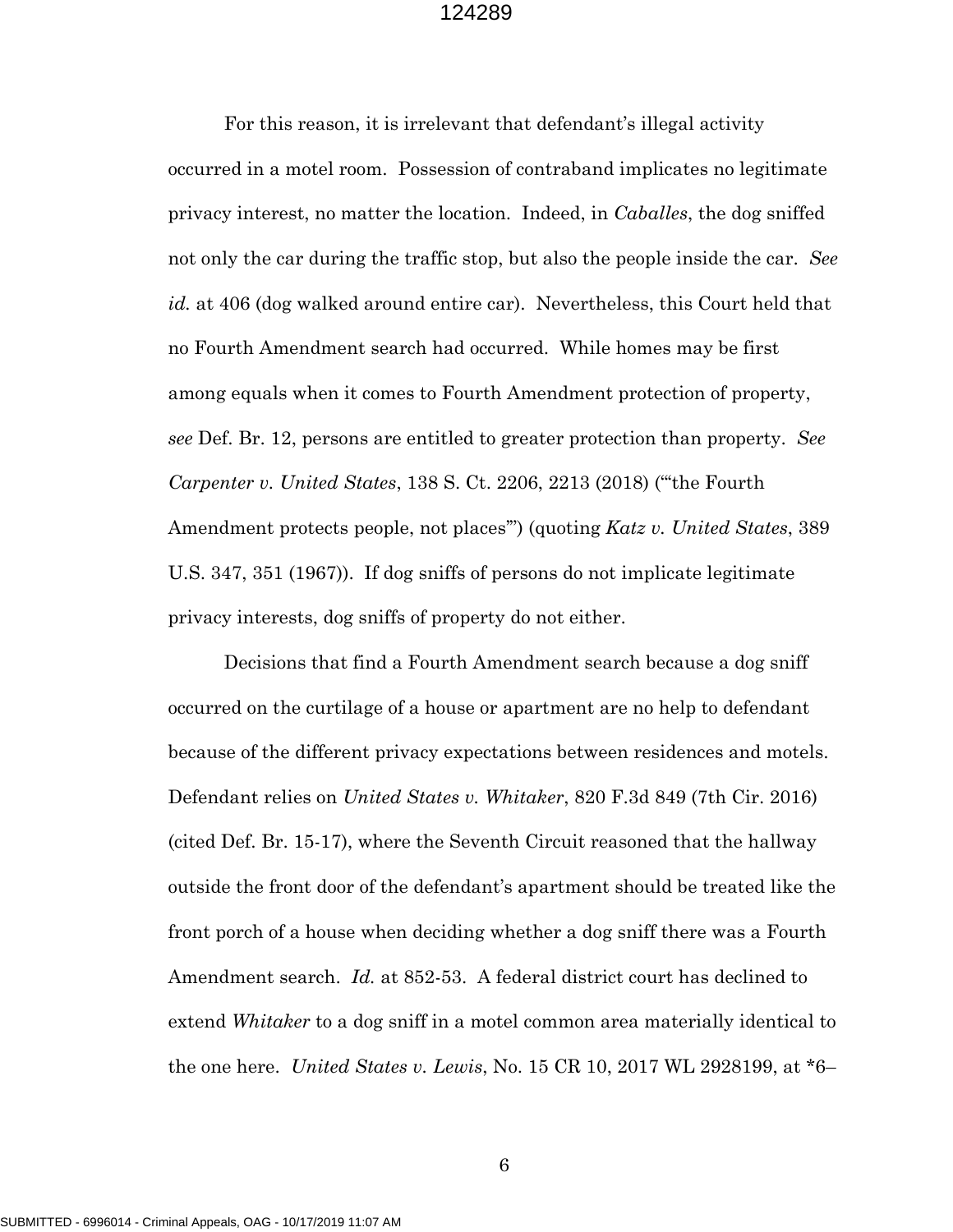8 (N.D. Ind. July 10, 2017). *Lewis* explained that "when applying *Whitaker*, the Court cannot ignore that the Supreme Court has already rejected the argument that the use of a drug-sniffing dog is the same as the use of a thermal imaging device." *Id.* at \*6 (discussing *Caballes*). And because *Whitaker* could not overrule *Caballes*, the "distinction must lie in the place where the investigation took place, and whether the police had a lawful right to be there." *Id.* at \*7.

Thus, *Lewis* held that a dog sniff in the motel common area, where police officers were lawfully present, was not a Fourth Amendment search. *Id.* This Court, too, has differentiated common areas outside hotel and motel rooms from those outside residences: "in contrast to the occupant of a private dwelling who has the exclusive enjoyment of the land he possesses immediately surrounding his home, the hotel occupant's reasonable expectations of privacy are reduced with regard to the area immediately adjoining his room." *People v. Eichelberger*, 91 Ill. 2d 359, 366 (1982). Because a dog sniff itself implicates no legitimate privacy interests, and because motel rooms have reduced privacy expectations as compared to residences, a dog sniff outside a motel room is not a Fourth Amendment search.

Defendant also argues that the dog sniff violated the Fourth Amendment because the dog could have alerted to cannabis, and cannabis had lawful uses under the Compassionate Use of Medical Cannabis Program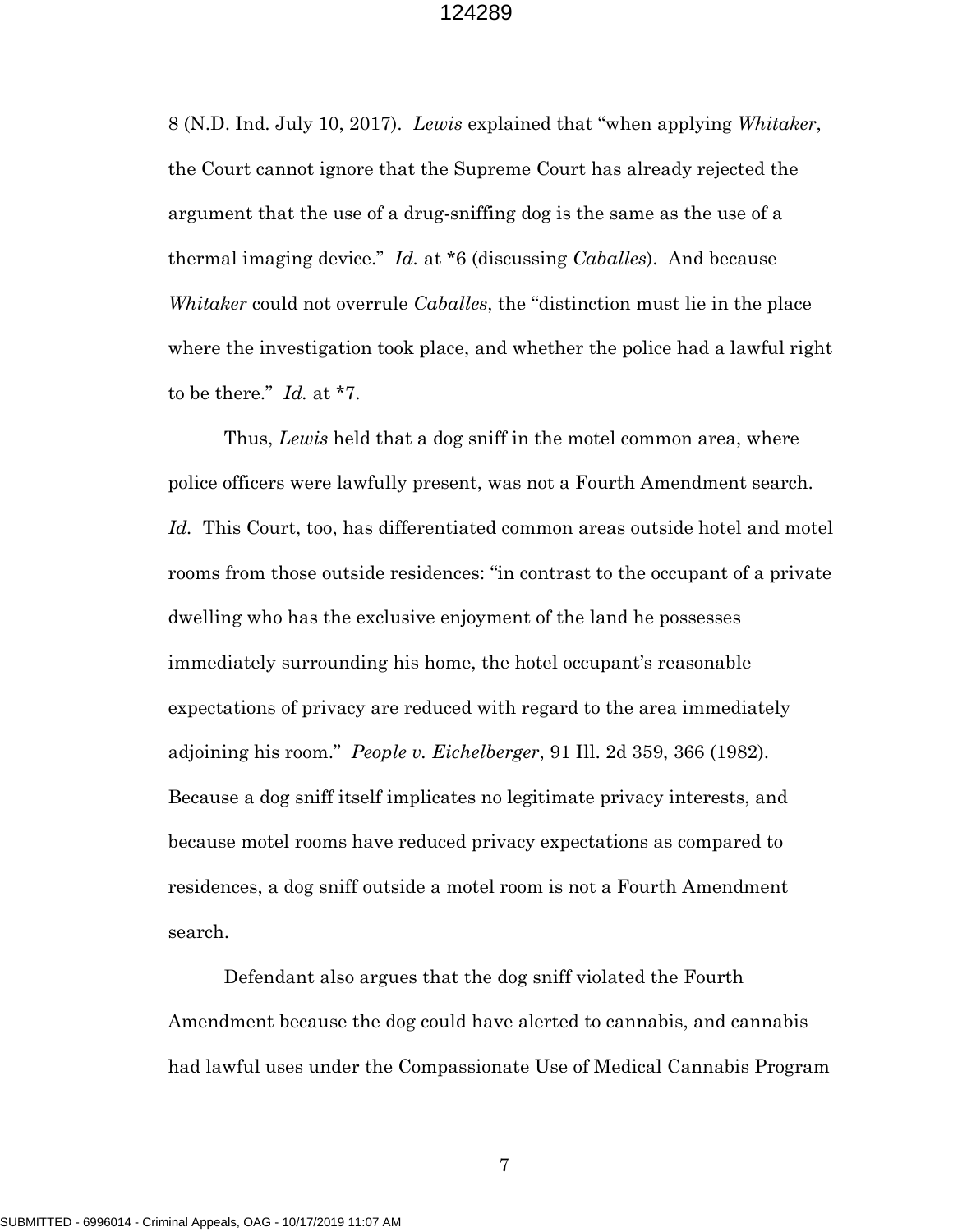Act. Def. Br. 23. This new argument, raised for the first time in this Court, fails as a matter of fact and law.

At the threshold, defendant did not meet his burden of establishing the necessary predicate facts. First, defendant admits that he did not establish that the dog would have alerted to cannabis. *See* Def. Br. 23 (conceding that nothing affirmatively established that the dog would alert to cannabis). And, of course, the dog did not alert to cannabis, but to the heroin in defendant's motel room. Second, defendant did not establish that cannabis could be possessed or used legally in the motel, even for medical purposes. *See* 410 ILCS 130/30(h) (businesses could prohibit medical use of cannabis on its property).

Moreover, the medical marijuana law did not supersede the laws prohibiting possession or distribution of marijuana, but instead extended a limited protection from criminal prosecution to qualified patients and caregivers. *See* 410 ILCS 130/25. Indeed, there are various substances that have legal uses that officers may, nevertheless, test for without violating the Fourth Amendment. For instance, even if there are permissible uses for radioactive substances, *see* 430 ILCS 35/1, *et seq.* (Uniform Hazardous Substances Act), those substances are still generally contraband, *see* 720 ILCS 5/29D-15.2(a), and a Geiger counter measuring for them at an airport or a courthouse would not violate the Fourth Amendment rights of those entering the facility. At no point has defendant argued, much less sought to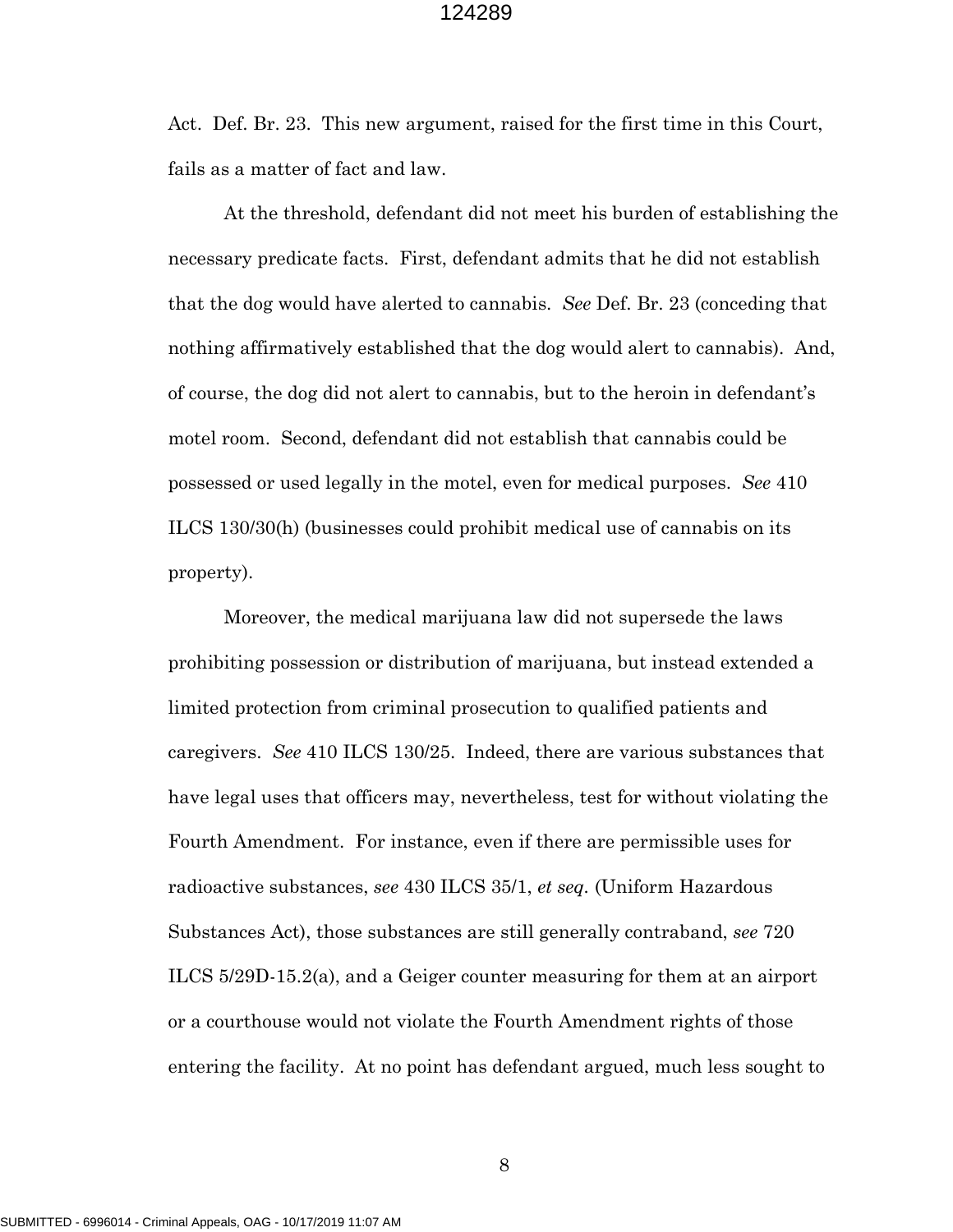establish, that he qualifies for protection from prosecution under the medical marijuana law.

Finally, cannabis was contraband in all circumstances under federal law at the time of the offense, *see* 21 U.S.C. § 812(c) (cannabis is a Schedule I drug), 21 U.S.C. § 841(a) (making possession of Schedule I drugs illegal), and the Fourth Amendment would not protect possession of a substance that constituted contraband under federal law. For these reasons, courts have rejected similar Fourth Amendment arguments based on the possible legal use of medical marijuana. *See*, *e.g.*, *State v. Sisco*, 373 P.3d 549, 555 (Ariz. 2016) (no Fourth Amendment rights violation when probable cause determination based on smell of marijuana despite medical marijuana exemption).

In the end, to demonstrate a Fourth Amendment search under his privacy theory, defendant had to show that the use of any sense-enhancing device is a Fourth Amendment search; possession of contraband is an intimate detail that the Fourth Amendment protects; and reasonable expectations of privacy in the common area outside a motel room are the same as in the common area outside an apartment or other residence. Because defendant failed to establish any of the three propositions, his argument fails.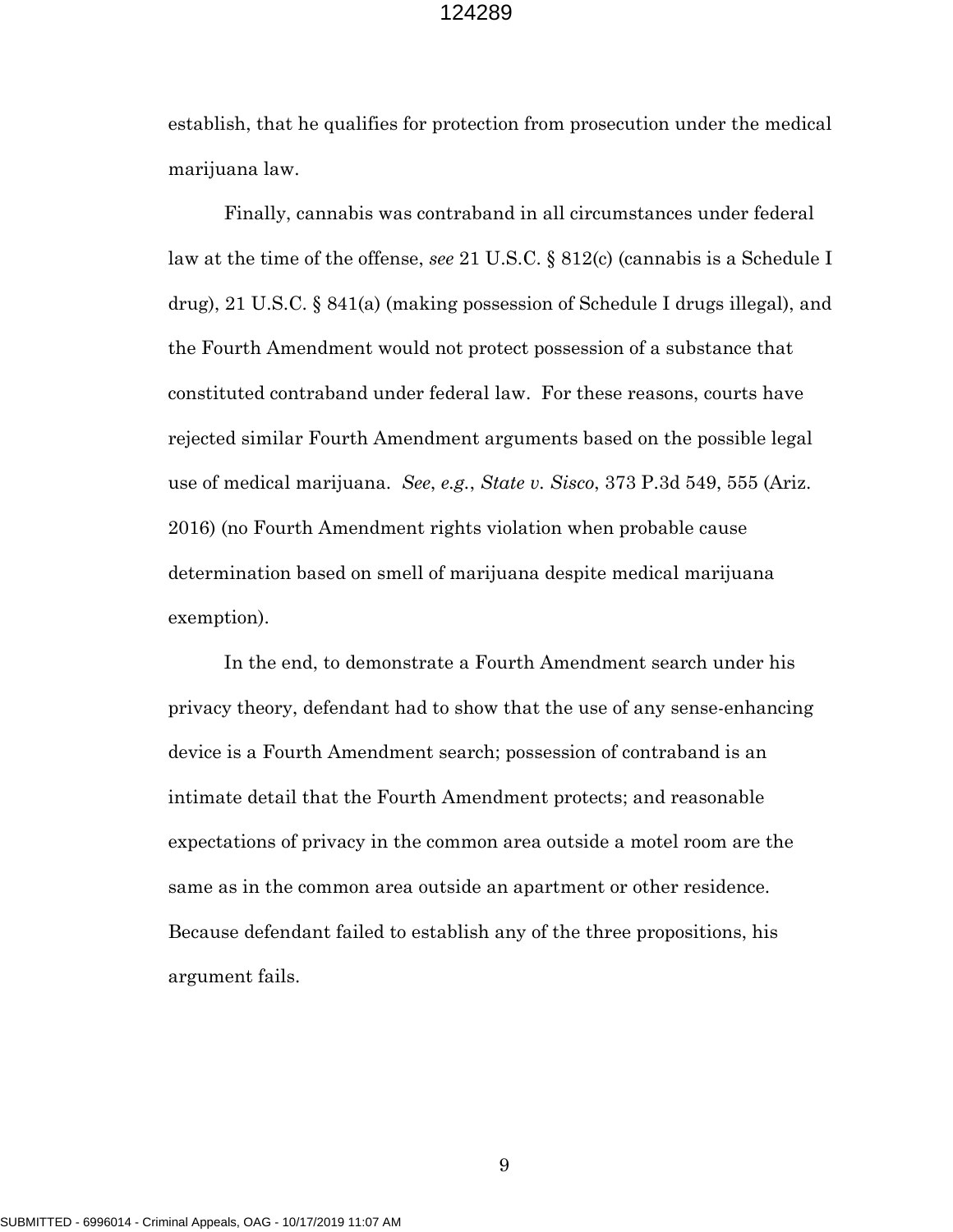## **II.** *Jardines* **Does Not Apply Because the Dog Sniff Did Not Occur in Defendant's Home or Its Curtilage.**

Before the appellate court, defendant did not argue, and the court did not hold, that the dog sniff in the motel hallway was a search under the property-based test applied in *Florida v. Jardines*, 569 U.S. 1 (2013). The People's opening brief demonstrated that this was proper, noting that courts have uniformly declined to apply *Jardines* to such areas. *See* Peo. Br. 12 (citing *United States v. Legall,* 585 F. App'x 4, 5-6 (4th Cir. 2014); *United States v. Lewis*, No. 15 CR 10, 2017 WL 2928199, at \*7-8 (N.D. Ind. July 10, 2017); *State v. Foncette*, 356 P.3d 328, 331 (Az. Ct. App. 2015); *Sanders v. Commonwealth,* 772 S.E.2d 15, 23 (Va. Ct. App. 2015)). While defendant now raises a property-based argument, it is meritless.

Defendant's attempt to distinguish *Sanders* and *Foncette* (while overlooking *Legall* and *Lewis*) fails. He contends that these cases "focus on the hallway and not the area immediately outside the door." Def. Br. 30. But the area immediately outside the door is, of course, part of the hallway. In any event, the location of the dog sniffs in those cases is indistinguishable from defendant's case. *See Sanders*, 772 S.E.2d at 17-18 (dog was "directly outside [defendant's] motel room door" and "sniffed the bottom and side seams of the door jambs, as well as the exhaust portion of the operating air conditioner that was ventilating the room"); *Foncette*, 356 P.3d at 331 (dog sniff occurred in "hallway outside the door").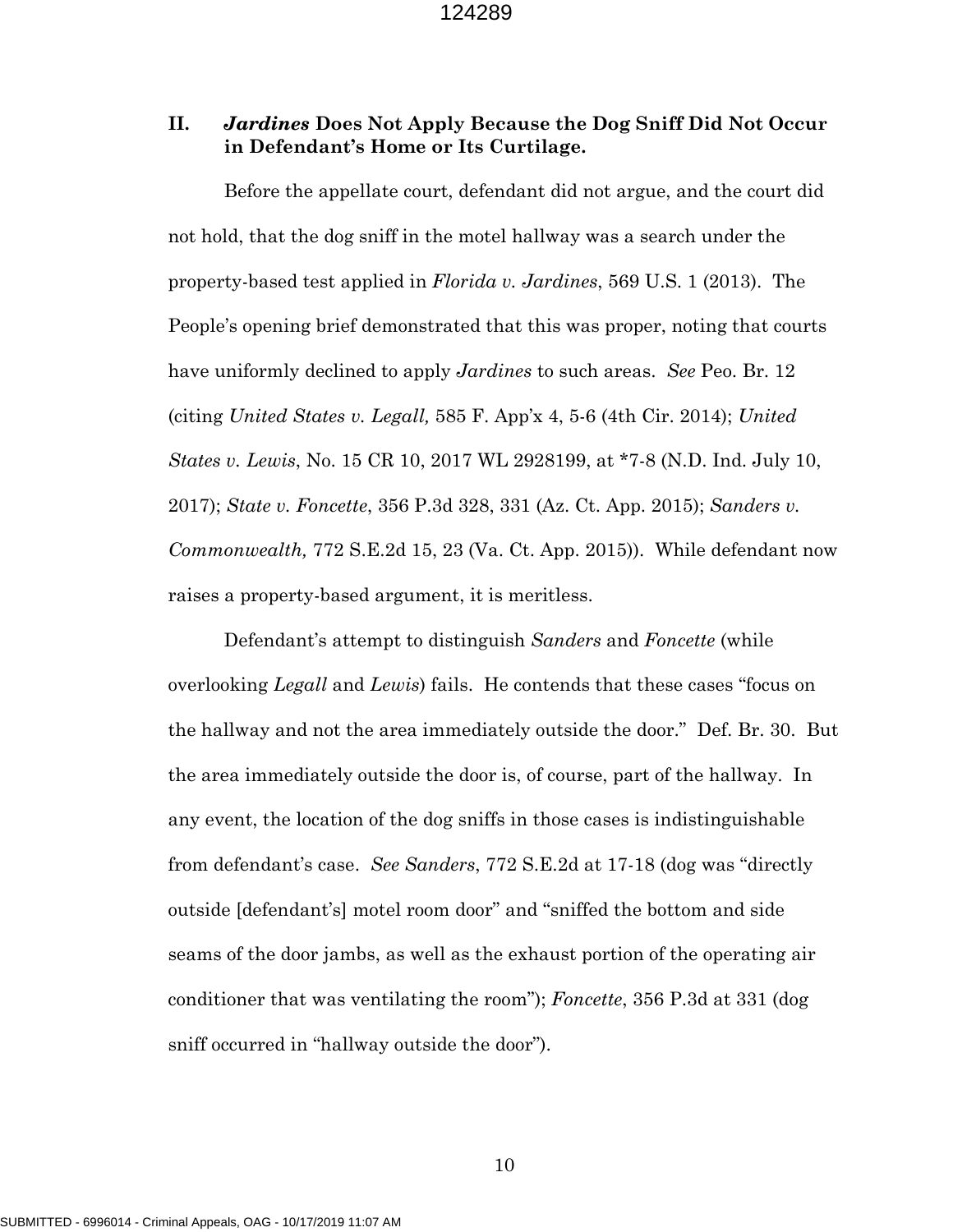These courts correctly applied the "straightforward" principle articulated in *Jardines*: a Fourth Amendment search occurred because officers exceeded an implied license and gathered information "in an area *belonging to Jardines* and immediately surrounding his house." 569 U.S. at 5-6 (emphasis added). Thus, the property-based test does not apply to an area in which a defendant has no possessory interest — such as the common area outside defendant's motel room where the police activity occurred.

Because defendant did not have any possessory interest in the motel common area, it was not the curtilage of his motel room. Defendant asserts that determining whether an area qualifies as curtilage is "fact-specific," citing the analytic factors set forth in *Dunn*. Def. Br. 27. But defendant cites no case holding that (i) a possessory interest is unnecessary to find a Fourth Amendment search under *Jardines*'s property-based test, or (ii) a hotel or motel common area belongs to the curtilage of an individual guest room. Defendant's contentions, *see* Def. Br. 18, 28, that the hallway is more properly described as an alcove and the only means for ingress and egress to the room — aside from being insufficient to establish that the area was curtilage under the *Dunn* factors — are therefore irrelevant.

The remainder of defendant's arguments confuse his privacy rights inside his motel room with possessory interests outside of it. The People's opening brief established that a motel guest could not have the necessary possessory interest in the common area because under Illinois law a guest is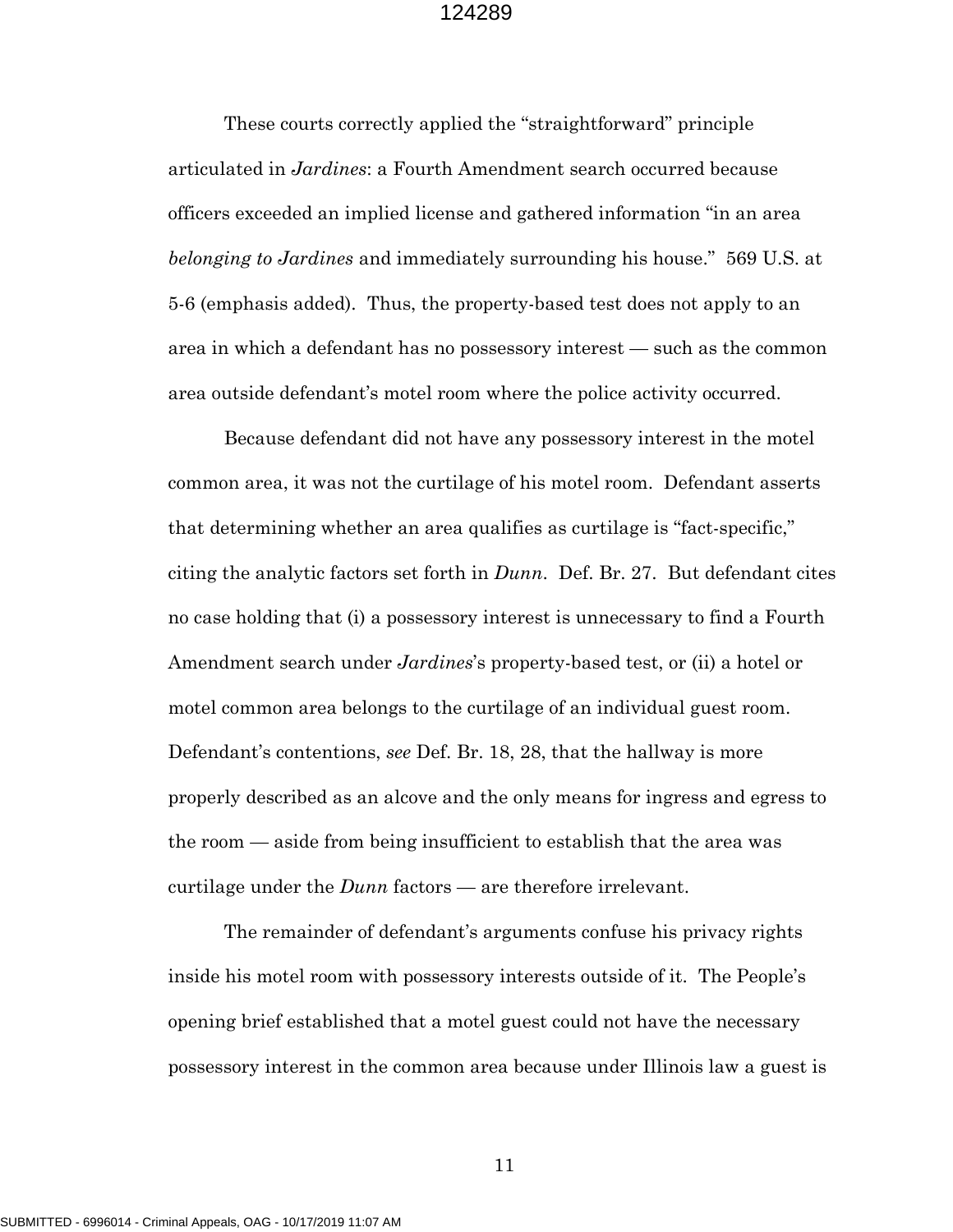a "business invitee" in a commercial establishment without the rights possessed by apartment tenants. Peo. Br. 13. Defendant argues that it is irrelevant that the motel is a commercial establishment because his room was "a part of the motel" and he "enjoyed the same protections *inside of his room* as any other resident of a home." Def. Br. 27 (emphasis added). Yet the relevant area here was not the inside of his room, but the outside of it, and the relevant issue was one of property rights, not privacy rights. Because the motel common area was part of a commercial establishment, the law with respect to curtilage in commercial establishments and defendant's status as a business invitee is relevant.

Similarly, even if defendant is correct that a motel room can be the site of a residential burglary, the case he cites to support his argument, *People v. Murray*, 2017 IL App (3d) 150586, ¶¶ 22-23 (cited Def. Br. 27), does not help him. First, *Murray* addressed the unauthorized entry requirement of residential burglary, and not whether a motel room was a "dwelling place." Second, *Murray* reached its holding with regard to the interior of a guest room, and not the motel common area. *See* 720 ILCS 5/2-6 (defining "dwelling" as "house, apartment . . . or other living quarters in which . . . the owners or occupants actually reside").

The People's opening brief also demonstrated that the officers did not exceed any implied license because the hallway was unlocked, accessible by other motel guests, staff, and members of the public, and because it was not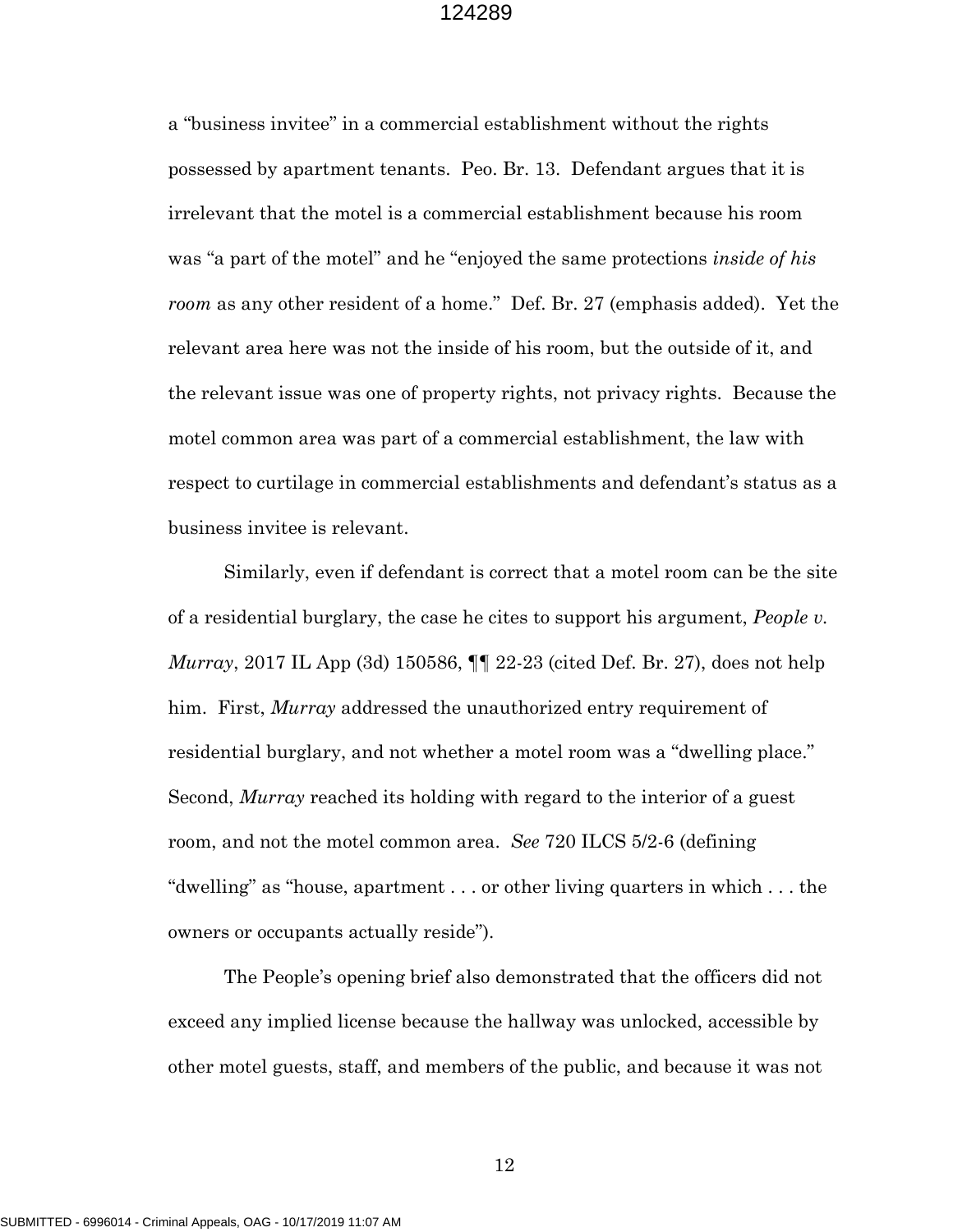customary for motel guests to have the authority to limit or even be aware of who may enter unlocked common areas of the motel. Peo. Br. 14. Defendant responds that this case is like *Jardines*, where an implied license permitted visitors to a front door only to approach, knock, then leave absent invitation to linger. 569 U.S. at 8. But defendant provides no evidence that motel operators limit the public in such a manner. To the contrary, it would be customary for a motel operator, when informed that felonious activity is suspected in the motel, to permit officers to gather information from common areas. Thus, there is no implied license restricting officers from gathering information in motel areas accessible to the public when they suspect that criminal conduct is afoot.

Finally, the Court should not be persuaded by defendant's arguments regarding the "potentially discriminatory effect" of distinguishing between the front porches of houses and the common areas of motels and hotels. *See*  Def. Br. 32. First, a week's stay in a tony hotel in downtown Chicago (and other cities) may cost more than a month-long lease for a free-standing house in other locations. Whether a motel or hotel hallway is curtilage reflects who has a possessory interest and its function, not its financial value or its occupant's status. More fundamentally, we should not assume that the majority of motel or hotel guests would prefer that officers be unable to gather information about illegal conduct in common areas. After all, if guests in a neighboring room are committing criminal conduct, their conduct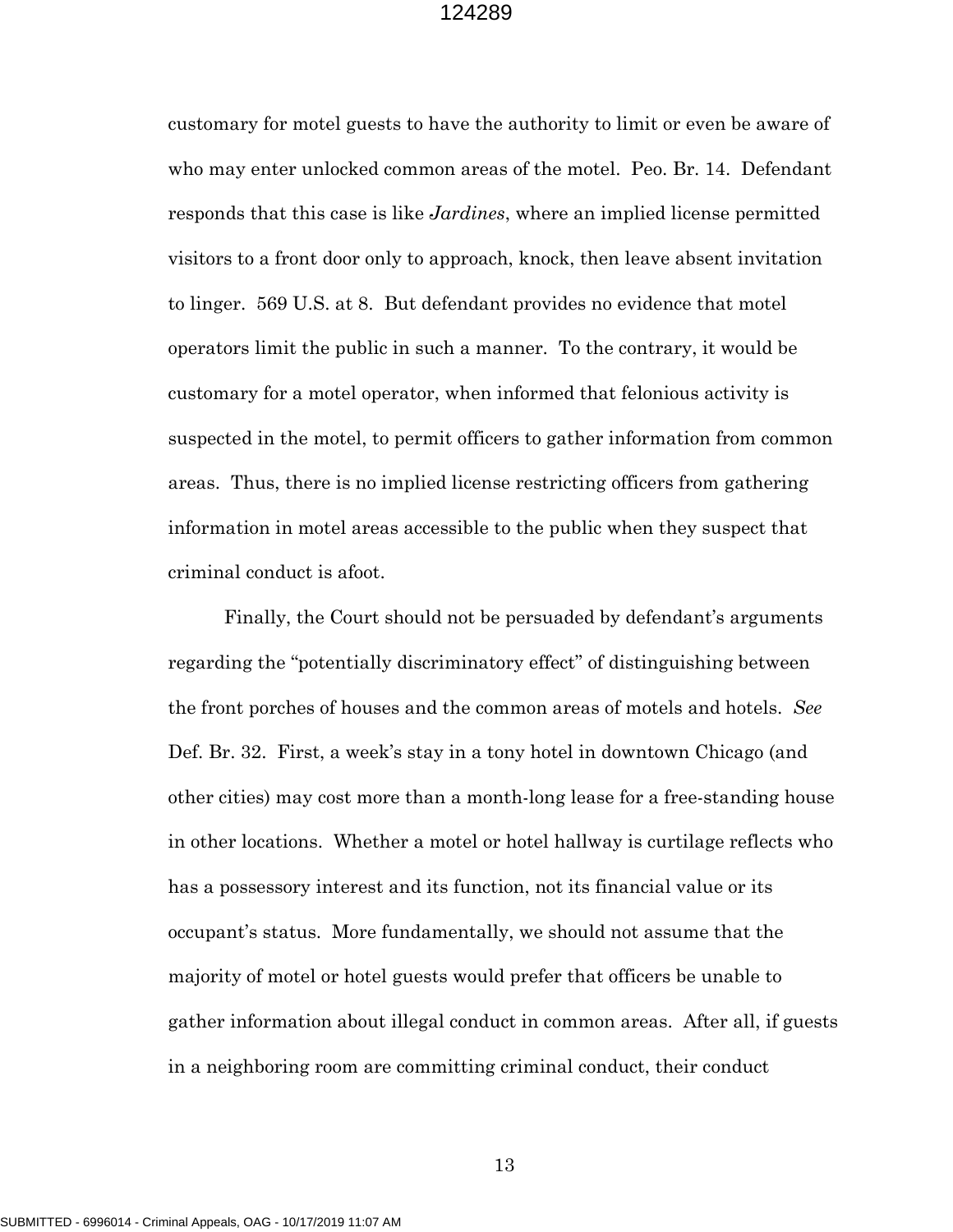presents a potential danger to fellow guests. In this case, for instance, other motel guests may have preferred not to bear the potential risks of occupying the room next to a person selling heroin. The dog sniff in the motel common area was not a search under *Jardines*'s property-based test, and defendant's policy reasons do not warrant a deviation from this established law.

## **III. Exclusion Is Inappropriate Because the Officers' Conduct Conformed to This Court's Precedent.**

The People's opening brief established that the exclusionary rule should not apply here because the officers' actions conformed to then-existing precedent. Peo. Br. 17-21; *see also People v. LeFlore*, 2015 IL 116799, ¶ 23 (good-faith exception to exclusionary rule applies when officers conform actions with precedent). Defendant, citing the appellate court's decision below, argues that no Illinois appellate decision specifically condoned the use of a drug-detection dog in the common area of a motel. Def. Br. 34. But that is not the test, lest officers be found to have acted culpably whenever the exact fact pattern has not been the subject of a published Illinois appellate decision.

The People's opening brief further showed that (a) binding appellate opinions informed the officers that motel room occupants have reduced expectations of privacy in motel common areas (*Eichelberger*), (b) dog sniffs are not Fourth Amendment searches because they do not implicate legitimate privacy interests (*Caballes*, *Edmond*, *Place*), and (c) precedent from a federal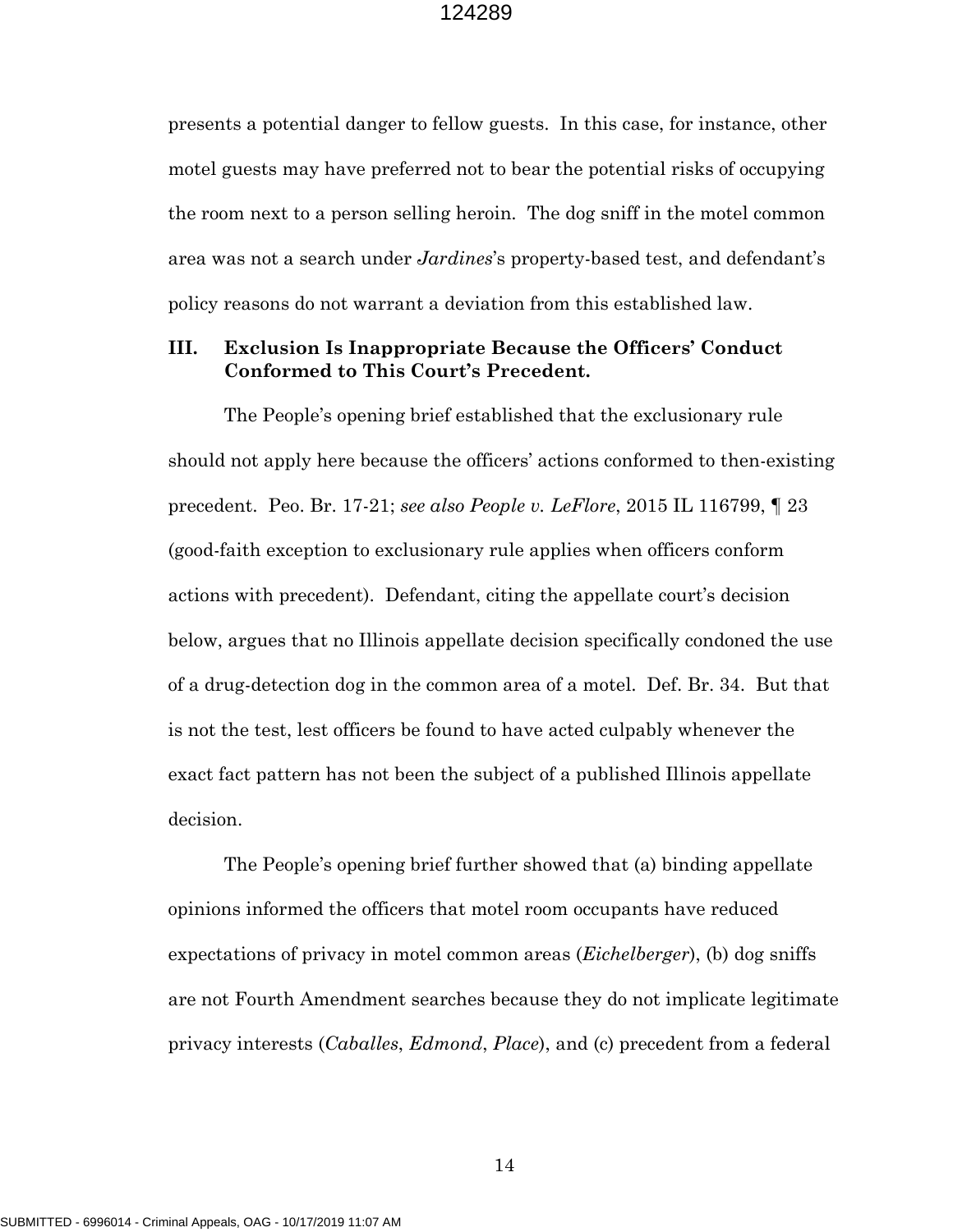appellate court authorized police to conduct a dog sniff of a hotel room from the hallway (*United States v. Roby*, 122 F.3d 1120, 1124 (8th Cir. 1997)).

Defendant challenges only this first proposition, but precedent in Illinois and throughout the country holds that motel guests enjoy reduced privacy expectations in motel common areas. The People's opening brief noted that *Eichelberger* cited with approval two federal appellate decisions: *United States v. Burns*, 624 F.2d 95 (10th Cir. 1980), which found no Fourth Amendment violation when an officer eavesdropped on a motel room from a hallway, and *United States v. Agapito*, 620 F.2d 324 (2d Cir. 1980), which found no Fourth Amendment violation when officers pressed their ears to a crack between the door and the doorframe to eavesdrop on an adjoining hotel room, explaining that "the reasonable expectations of privacy in a hotel room differ from those in a residence," *id.* at 331.

Defendant ignores *Burns* and argues that *Agapito* is distinguishable because there officers rented the adjoining motel room and had "a right to be" present. Def. Br. 36-37. But *Agapito* is not distinguishable. Here, the officers were in a common hallway accessible to the public — where they had a right to be. Indeed, it is because defendant recognizes that the officers had a right to be in the hallway that he argues that the dog sniff was a Fourth Amendment search of his motel room. *See* Def. Br. 17-18, 27, 31, 36.

The real crux of defendant's argument is that a "reasonably welltrained officer would have known the essential holding of *Jardines* — that a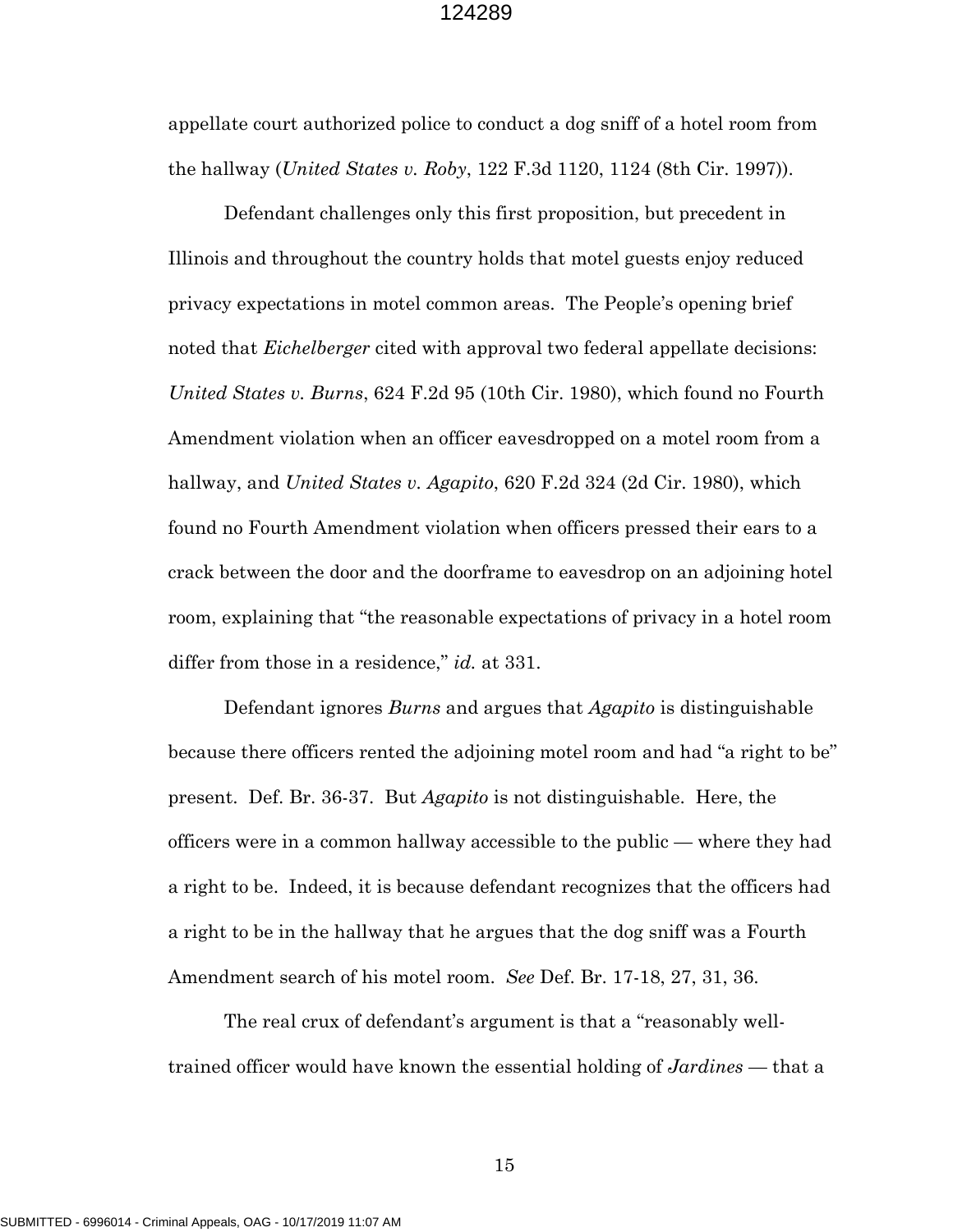dog sniff of a residence is a Fourth Amendment search." Def. Br. 39. But that is not what *Jardines* held. Instead, the "essential holding" of *Jardines*  was that officers cannot gather information by physically intruding on a constitutionally protected area. *See* 569 U.S. at 5 ("When the Government obtains information by physically intruding on persons, houses, papers, or effects, a search within the original meaning of the Fourth Amendment has undoubtedly occurred.") (internal quotation marks omitted); *see also id.* at 5-6 ("That principle renders this case a straightforward one. The officers were gathering information in an area belonging to Jardines and immediately surrounding his house—in the curtilage of the house, which we have held enjoys protection as part of the home itself. And they gathered that information by physically entering and occupying the area to engage in conduct not explicitly or implicitly permitted by the homeowner."). *Jardines*  did not hold that a Fourth Amendment search, even of a residence, occurs when police conduct a dog sniff from an area that is not constitutionally protected. And, as explained, the motel common area, under binding precedent from this Court and other appellate courts, is not a constitutionally protected area.

In sum, the officers here were in an area that this Court has instructed enjoys a reduced expectation of privacy, conducting activity that the United States Supreme Court and this Court have repeatedly affirmed is not a Fourth Amendment search and is authorized by numerous state and federal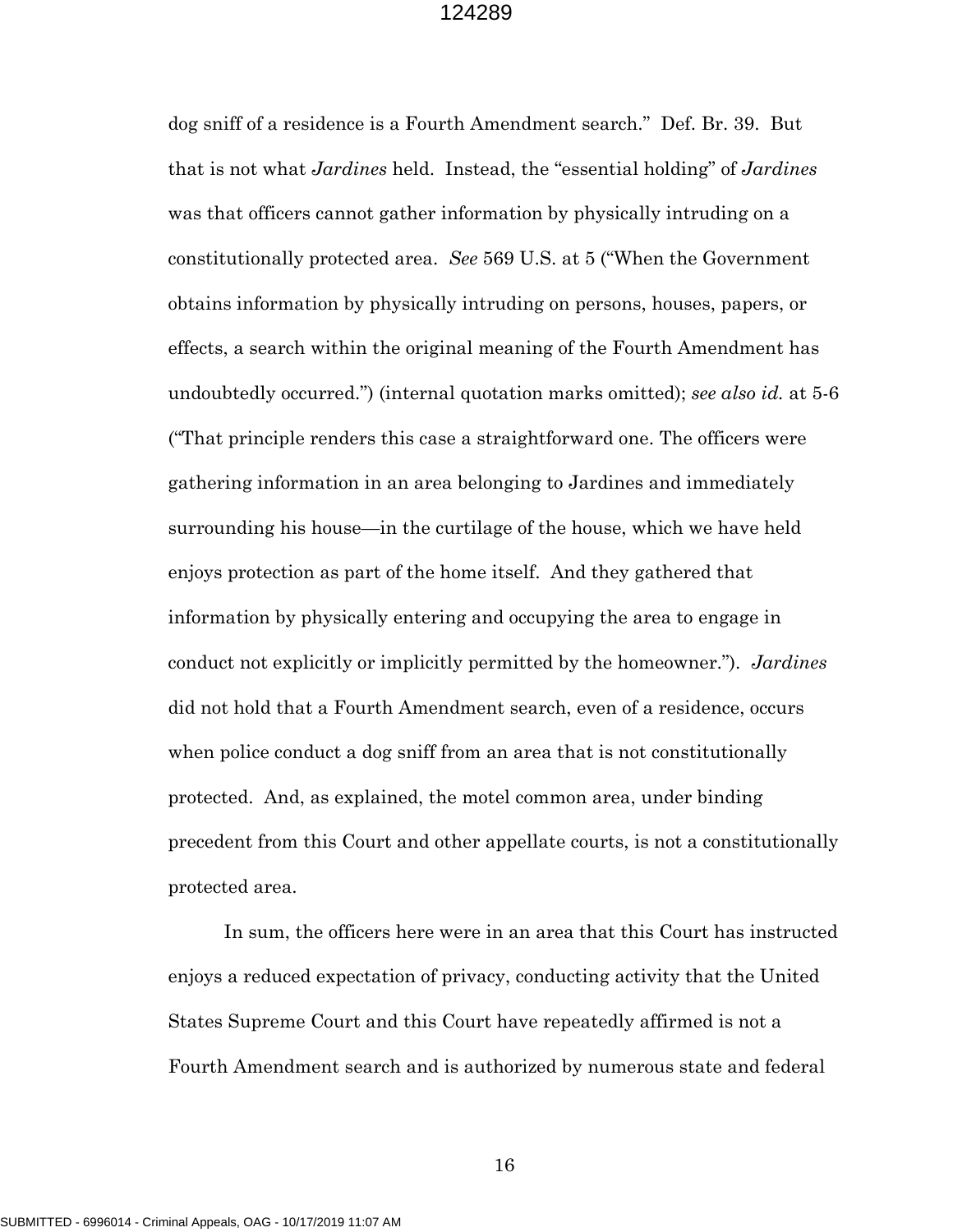courts. Under these circumstances, exclusion of the drug evidence is inappropriate.

### **CONCLUSION**

This Court should reverse the judgment of the appellate court.

October 17, 2019 Respectfully submitted,

KWAME RAOUL Attorney General of Illinois

JANE ELINOR NOTZ Solicitor General

MICHAEL M. GLICK Criminal Appeals Division Chief

ELDAD Z. MALAMUTH Assistant Attorney General 100 West Randolph Street, 12th Floor Chicago, Illinois 60601-3218 (312) 814-2235 eserve.criminalappeals@atg.state.il.us

*Counsel for Plaintiff-Appellant People of the State of Illinois*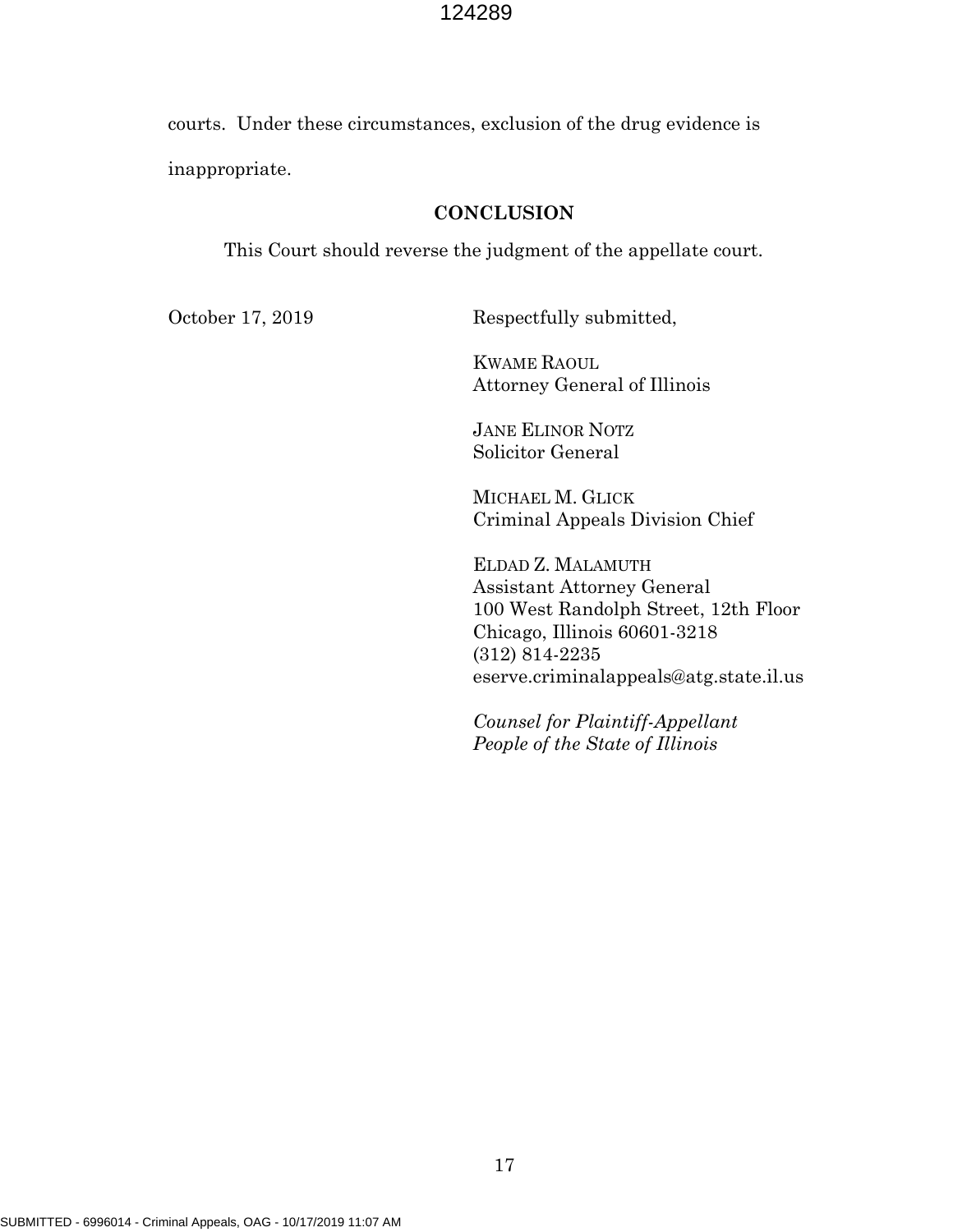## **CERTIFICATE OF COMPLIANCE**

I certify that this brief conforms to the requirements of Rules 341(a) and (b). The length of this brief, excluding the pages containing the Rule 341(d) cover, the Rule 341(h)(1) statement of points and authorities, the Rule 341(c) certificate of compliance, and the certificate of service, is seventeen pages.

> /s/ Eldad Z. Malamuth ELDAD Z. MALAMUTH Assistant Attorney General